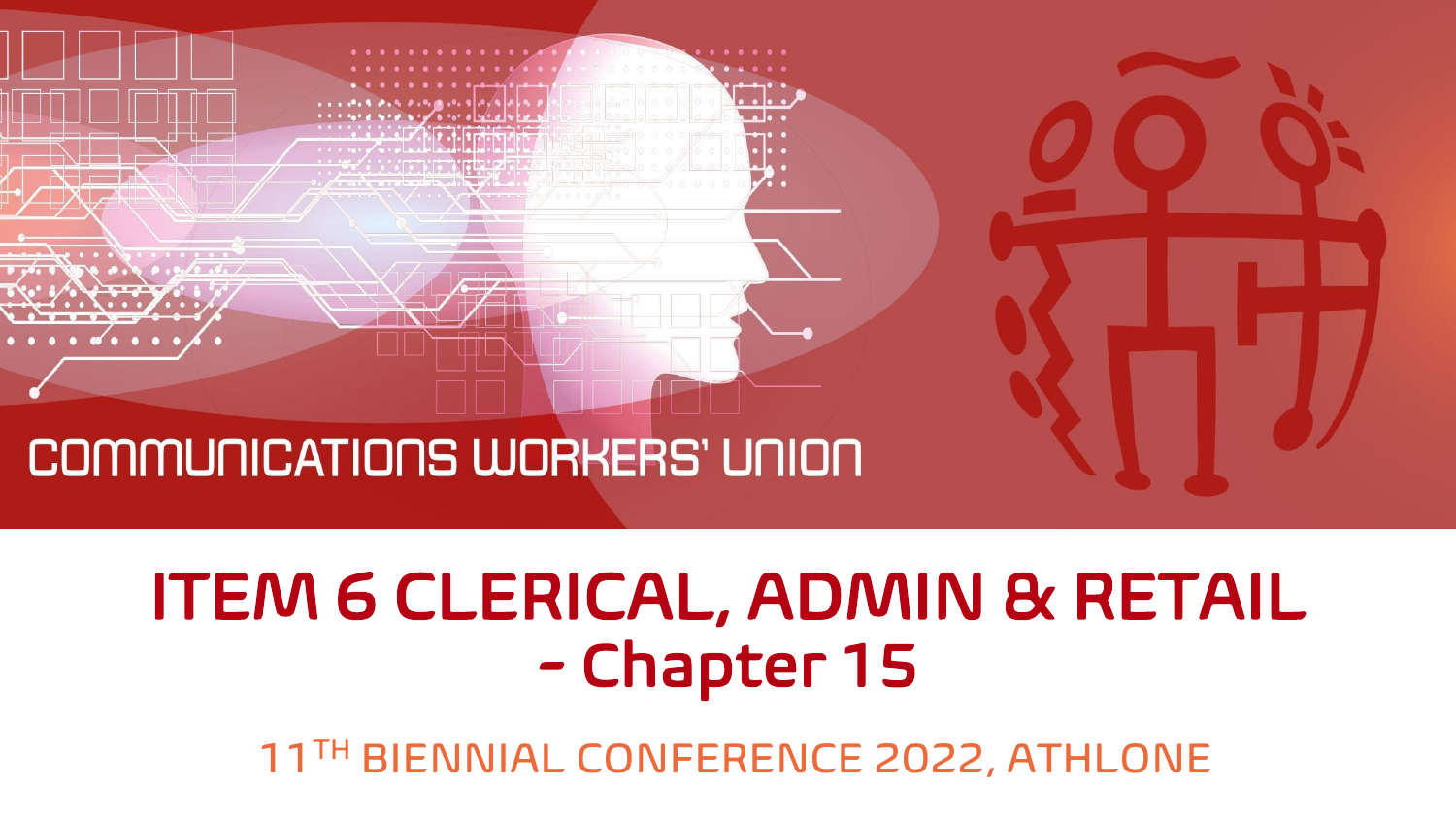

## Corporate Centre

- EXO lease is signed
- Union objected to the move, but lack of government support forced the issue
- Company sees this move as not just a geographical one – it is a cultural one as well
- New way of working new culture and new systems
- 2:2:1 Hybrid Work Model, including the development of 'Remote Working Hubs'
- Potential reduction of headcount 100 FTEs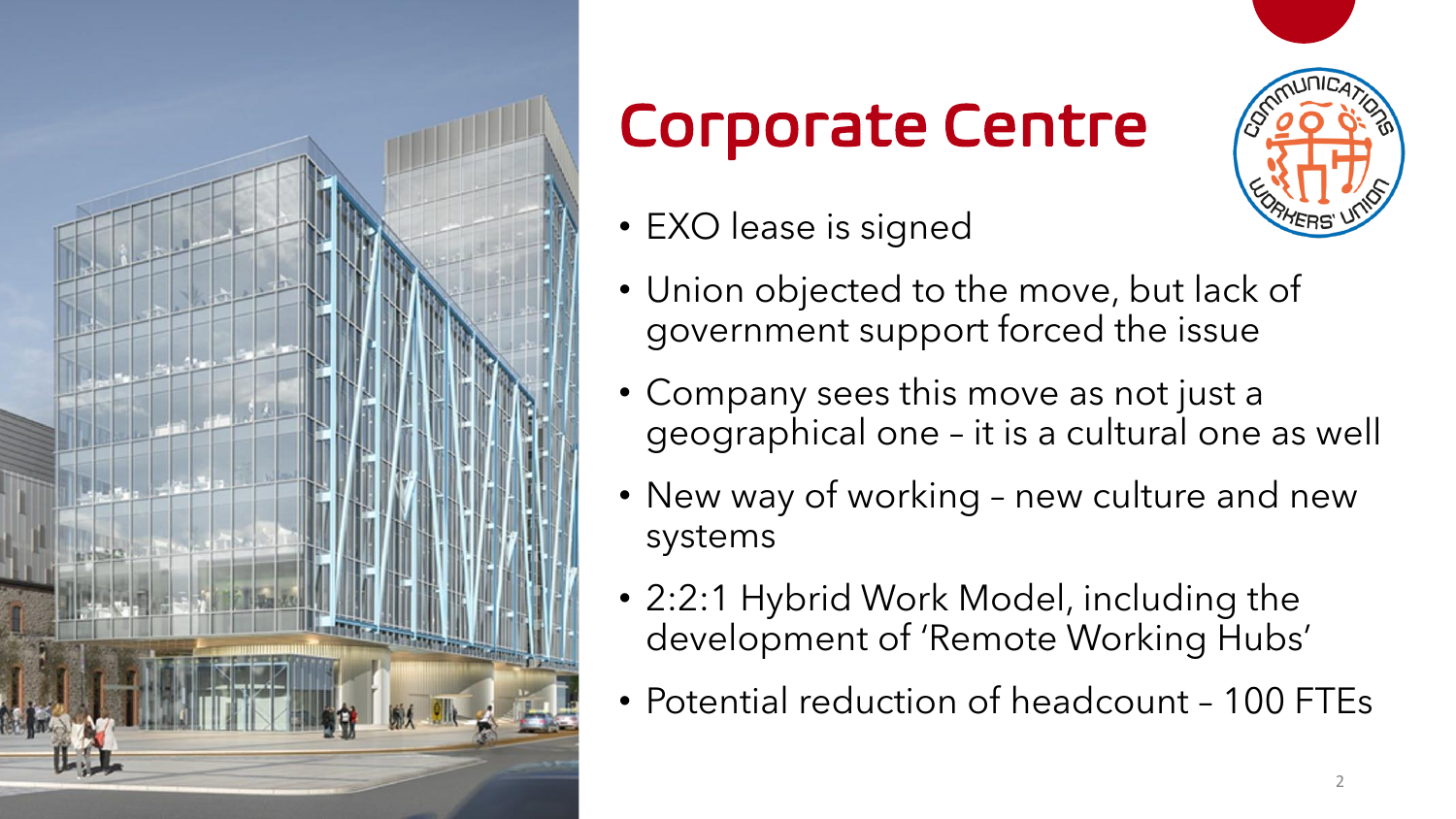

## CWU View

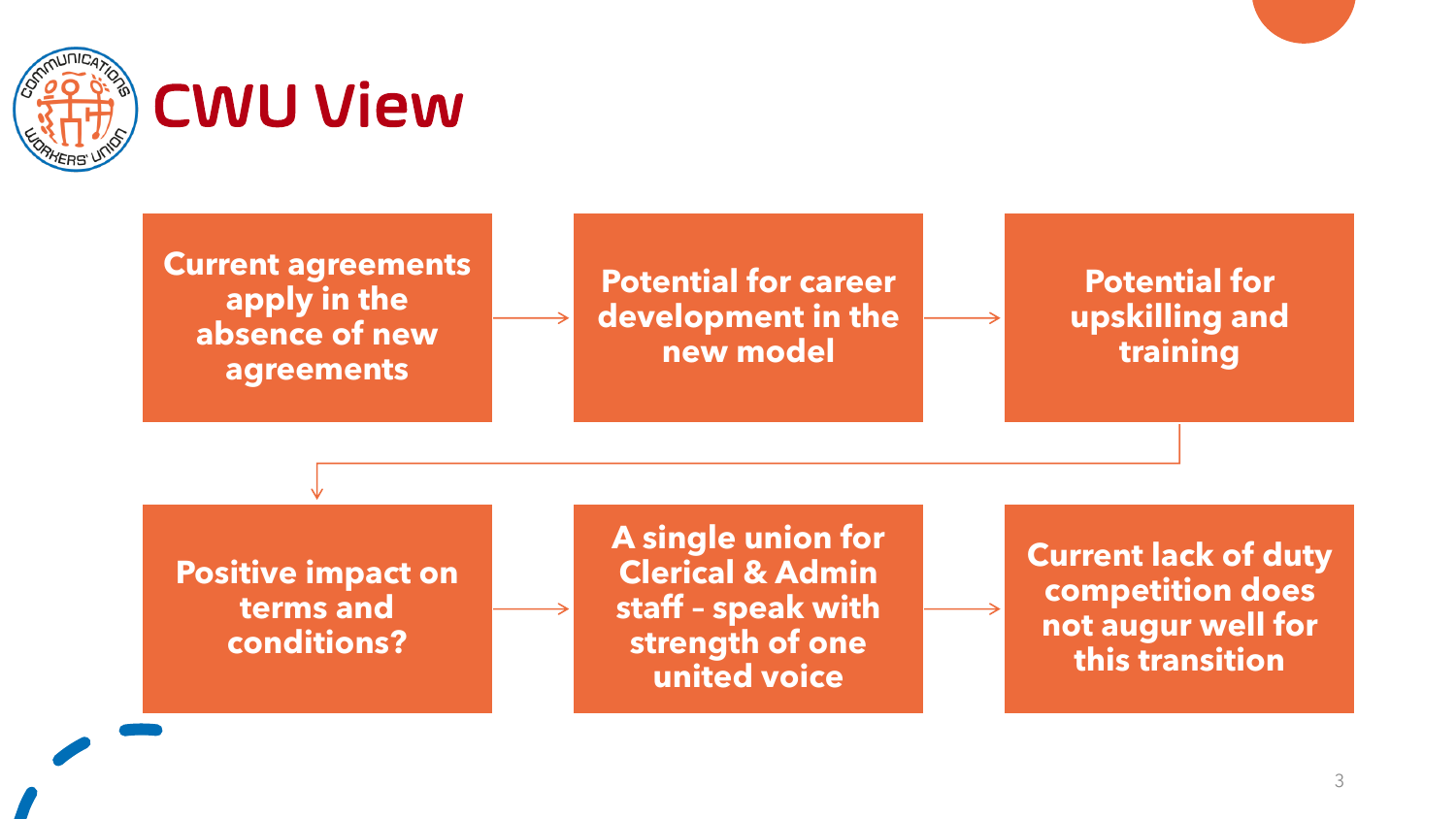

## **Retail**

- Lack of recovery in post-COVID footfall
- Decline in:
	- Social Welfare transactions
	- BillPay transactions
- PostMobile performing well
- Growth in other areas FX/banking
- Overall transactions down by 20% compared to 2019/2020 reference period
- Every company office has shown losses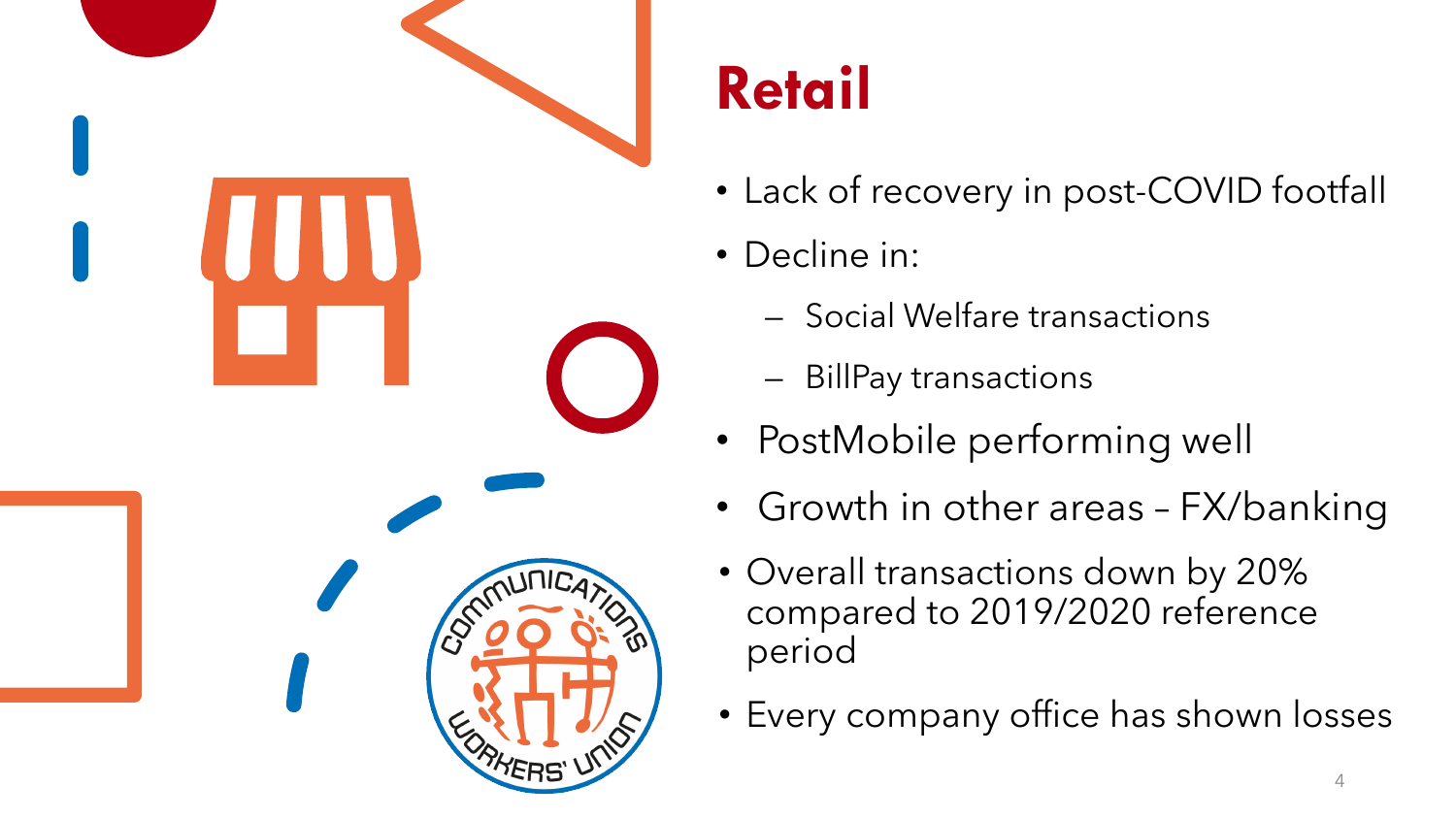

Process underway since start of April

**Objective:** prepare revised working proposals based on an 80% reduction of the identified surplus hours

Leave the remaining 20% to support sales growth

Foreign Exchange and agency banking show growth

Great 'Customer Conversations' training – emphasis on proactive selling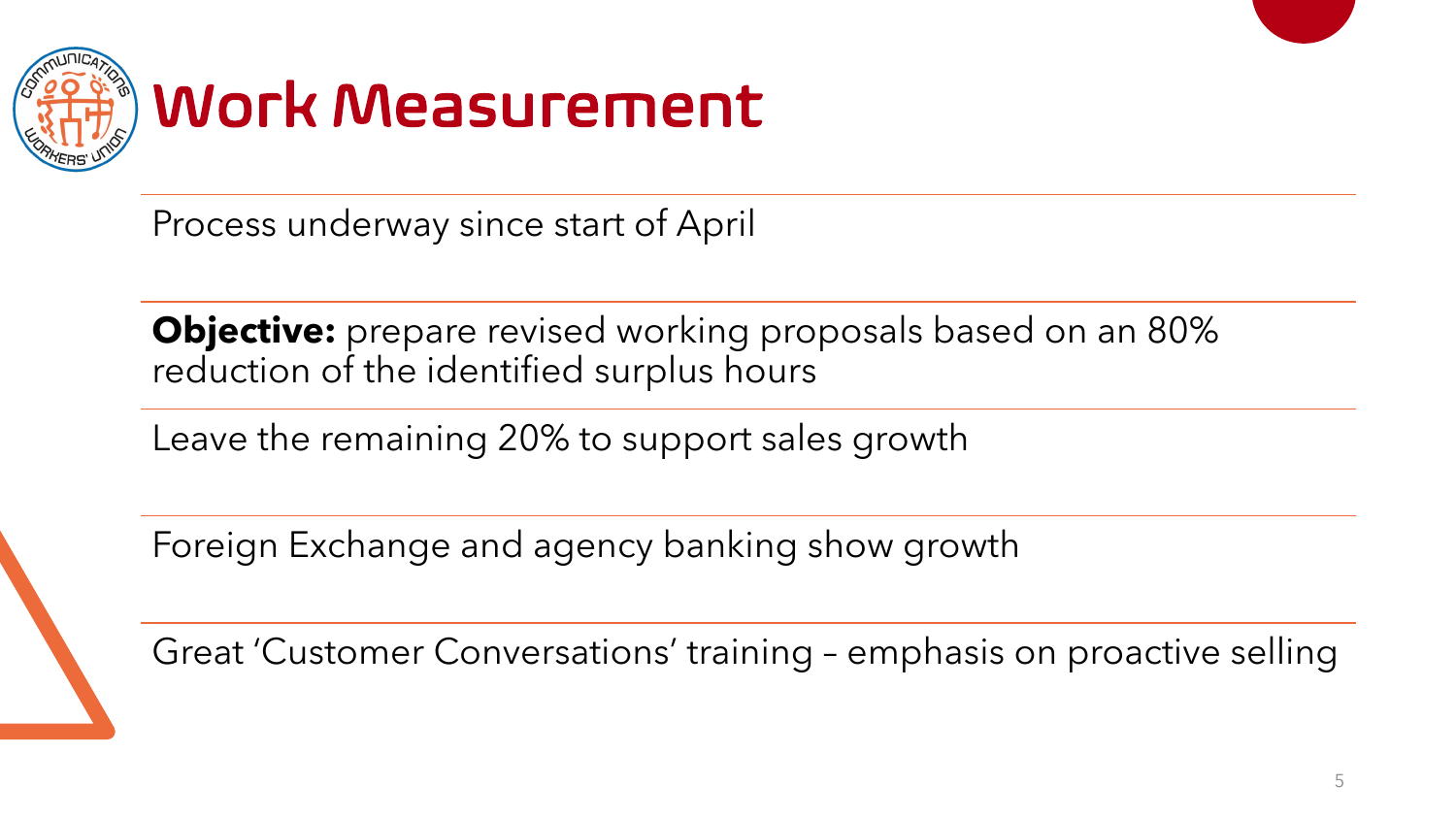### Sustainable Postal Network

Welcome the return of Jobseeker payments to post office

BUT… re-negotiation of the Social Welfare contract more sustainable

Very challenging labour market

Threat of further office conversions is always there



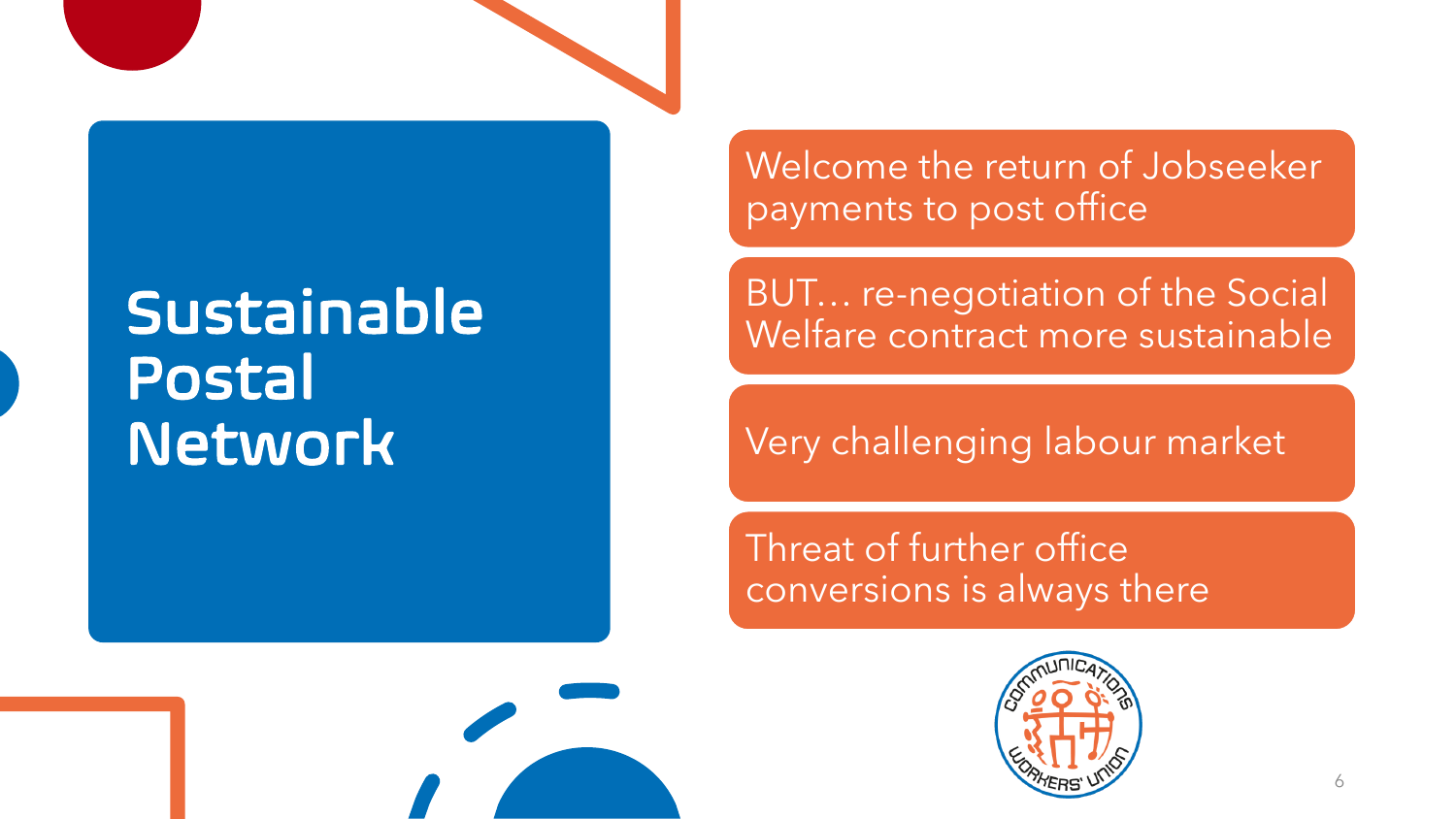What would help secure a sustainable Postal Network?

- Sustainable funding model required
- Improved financial services including a mortgage product
- €8m fund for postal network from government is not enough!
- *Our Rural Future*  Rural Development Policy 2021-2025 states:
- *"The Government remains fully committed to a sustainable post office network as a key component of the economic and social infrastructure in both rural and urban areas."*
- Increased government services
- We will do our part we have shown that we can in the last couple of years; government needs to do its part!



7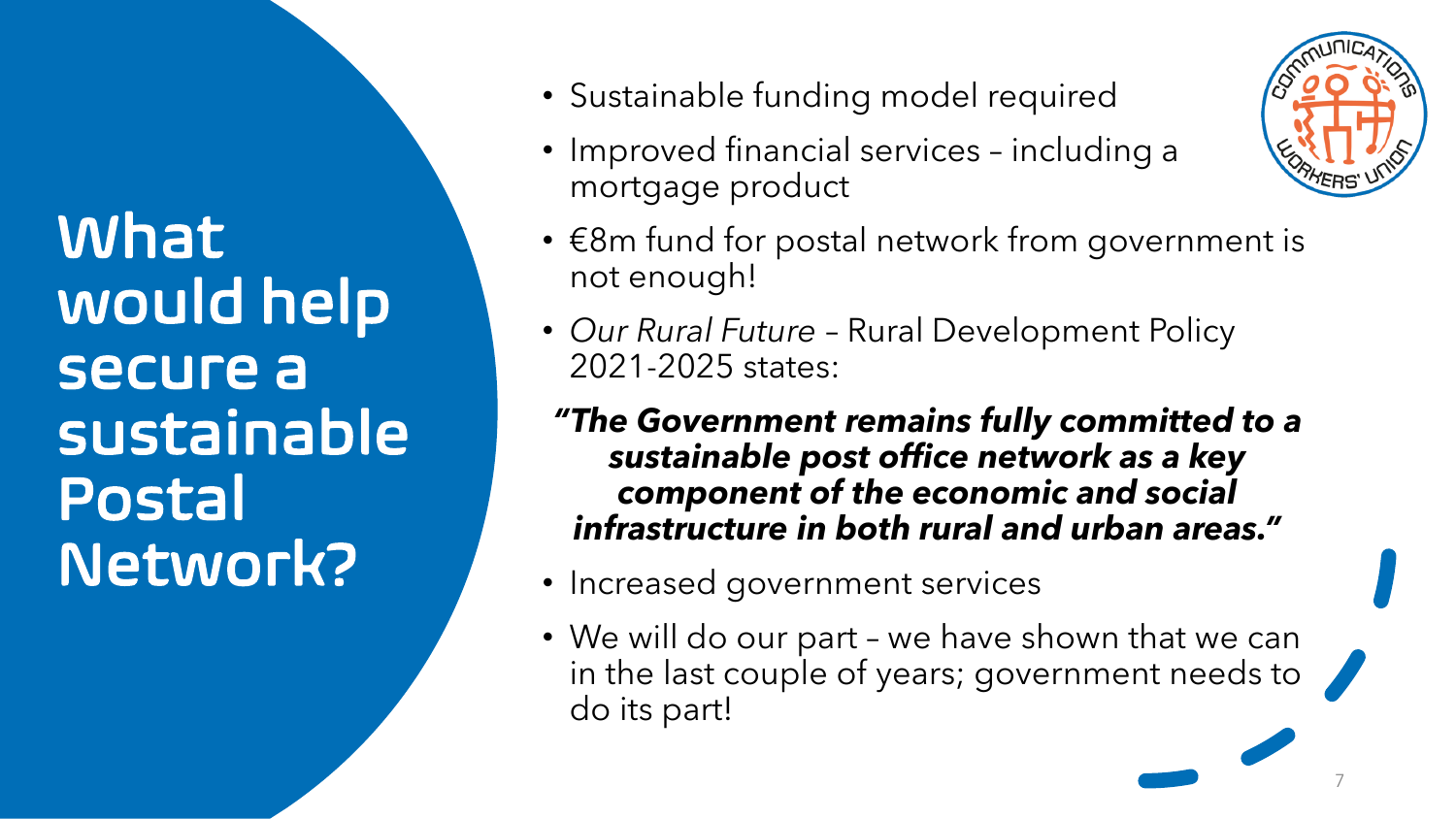

## IPS –Terminal Dues

#### **International Postal System (IPS)**

- System developed by the PTC (Postal Technology Centre), the research & development arm of the UPU (Universal Postal Union); it runs in 160+ countries and is automated between countries that use the system
- Estimated it will save app. €3-4m per year in lost revenue leakage, e.g. missing Import Dispatches that are not currently charged for
- Main project goal: increase automation between international postal operators, decrease revenue leakage and allow for better & more accurate management reporting
- It will allow for 80% faster invoicing & for financial better reporting monthly and at year-end; quality and efficiencies driven by new system will help to achieve the savings mentioned above
- Plan is to 'go live' no later than Q3

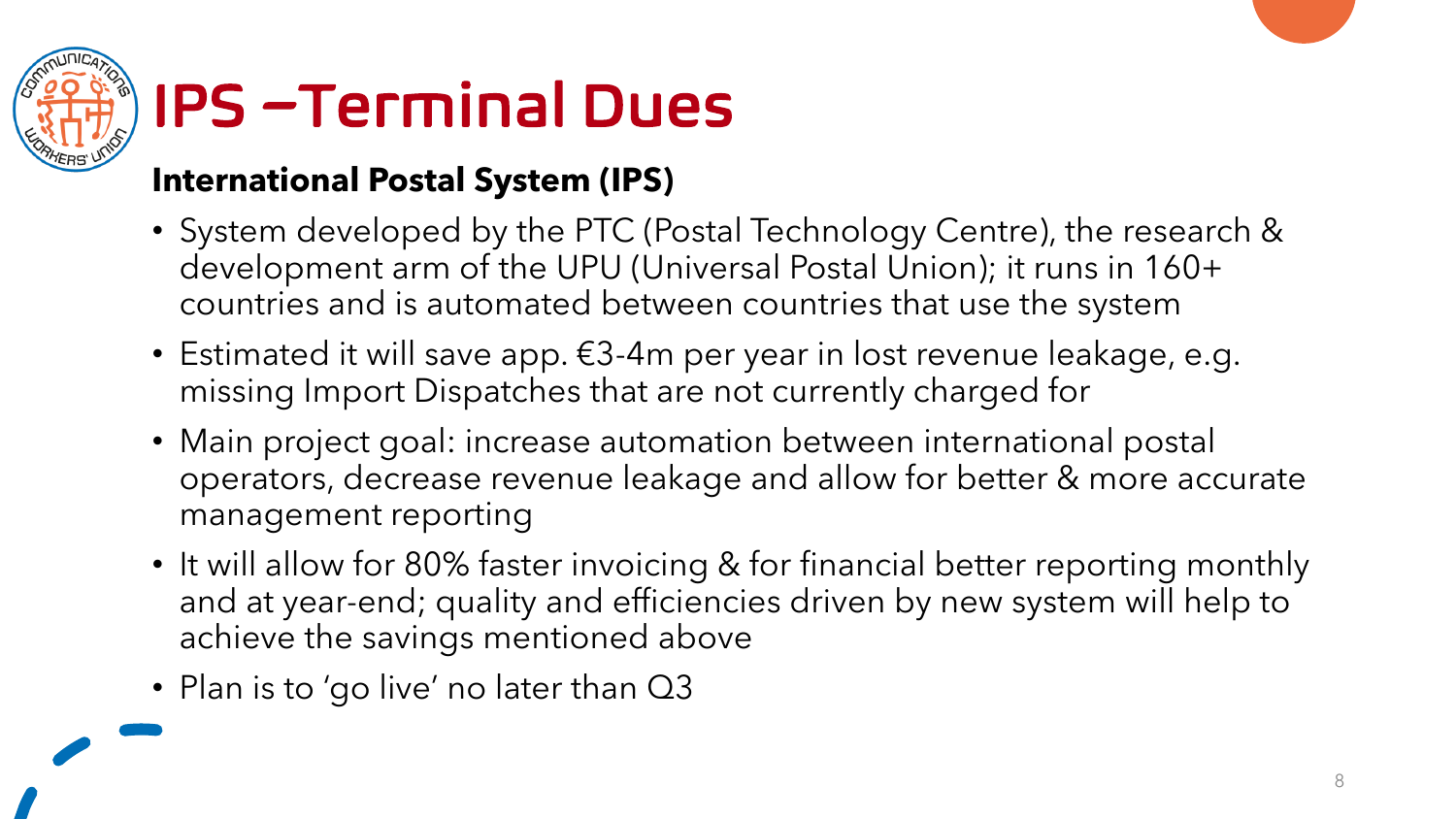

Important source of revenue for An Post

The Brexit fallout continues to suppress trade with Britain (down 50%)

Britain is now experiencing a serious decline with the rest of the EU

British SME exports to the EU are down 37% since the start of the year

So far this year it is substantially off-budget

Action plan agreed with Royal Mail to help stimulate traffic between the UK and Ireland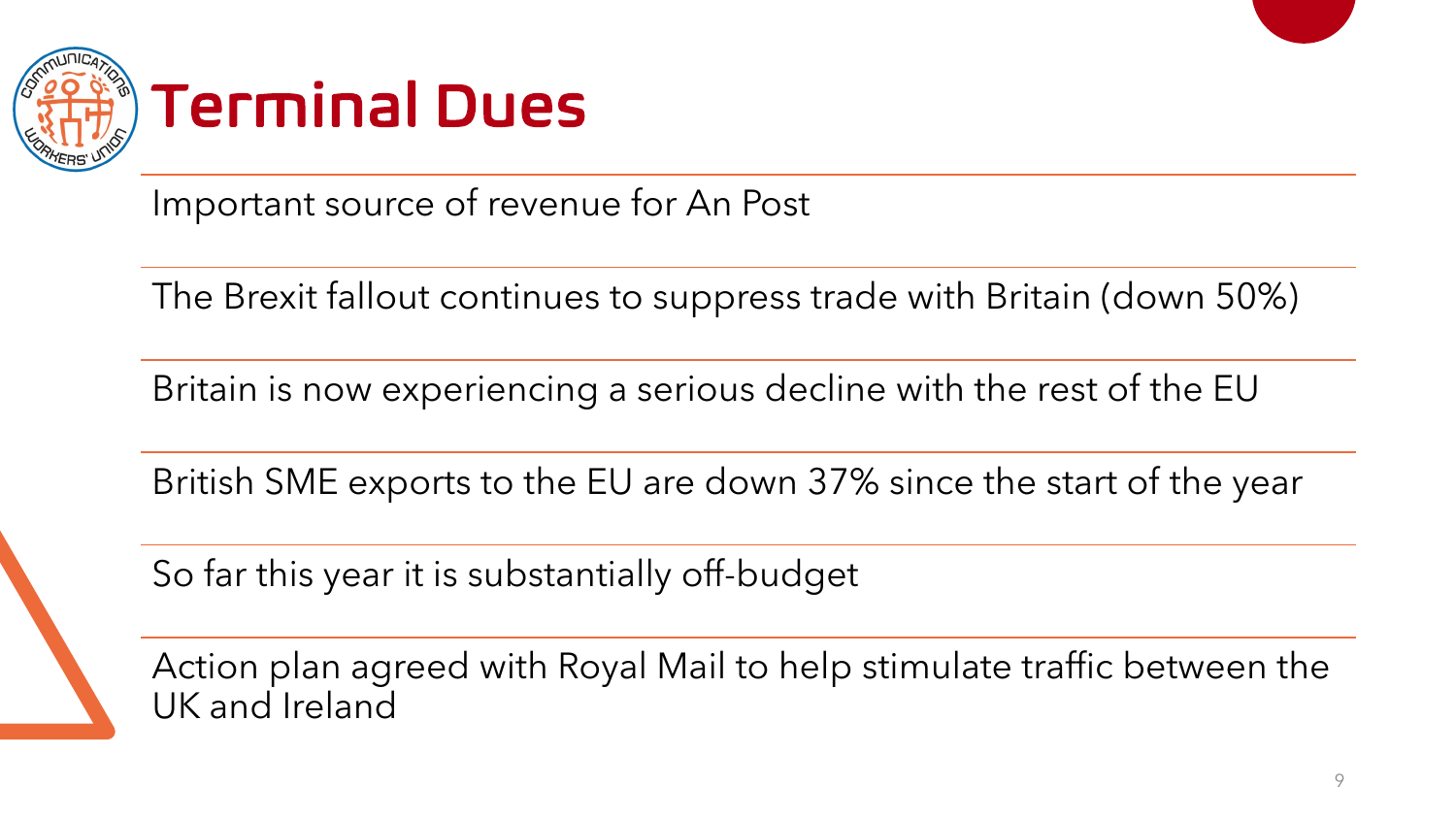

# PostPoint Pay Discussions

- Initial discussions have taken place locally
- Company has been put on notice
- Will be seeking similar terms as the main company
- Career development
- Exo move
- Organising opportunity

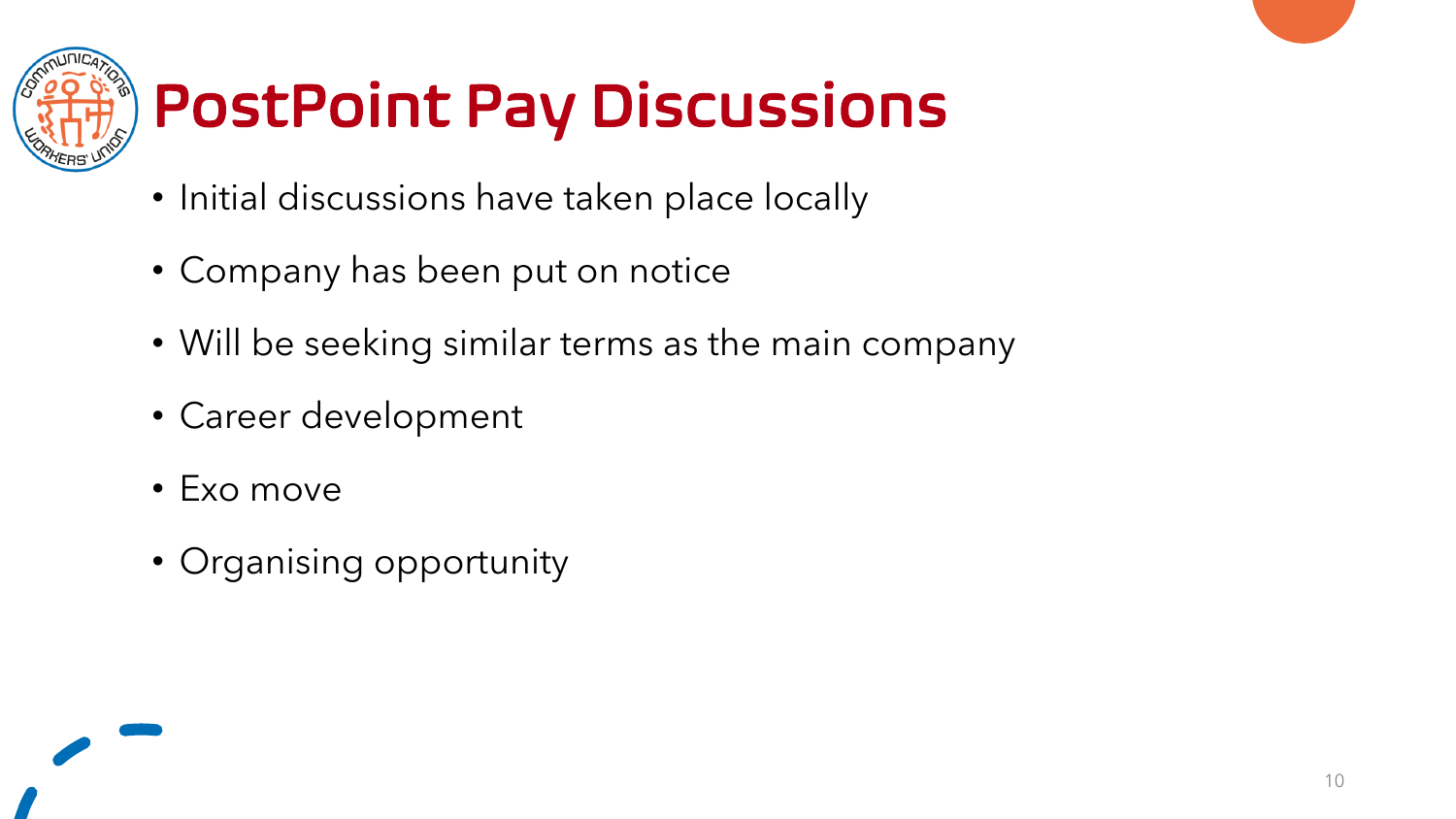

## TV Licence

- In February, it was reported that Revenue could be asked to take on collections
- Detailed discussions required to make this happen
- Assumption that this will help resolve funding crisis for RTÉ and reduce the claimed evasion rate of 15%
- Neither of these things are proven
- Tough, dangerous work being done by An Post employees
- Cannot lose sight of this fact unclear what, if any, thought has been given to these staff
- National rollout of software upgrade to Inspectors' handheld devices to eliminate paper records. Training commencing next week